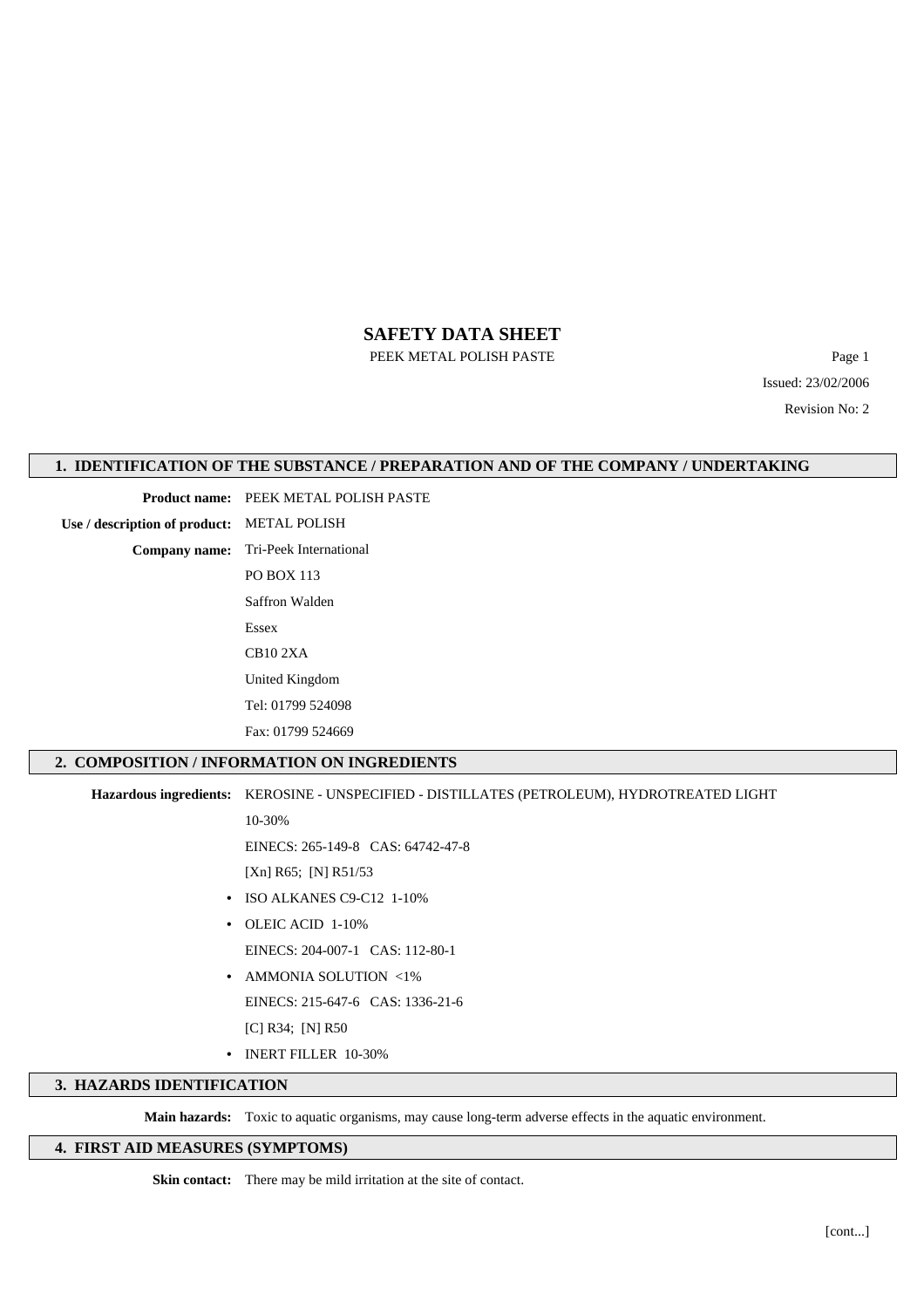PEEK METAL POLISH PASTE Page 2

**Eye contact:** There may be irritation and redness.

**Ingestion:** There may be soreness and redness of the mouth and throat.

**Inhalation:** There may be irritation of the throat with a feeling of tightness in the chest.

# **4. FIRST AID MEASURES (ACTION)**

**Skin contact:** Wash immediately with plenty of soap and water. **Eye contact:** Bathe the eye with running water for 15 minutes. **Ingestion:** Do not induce vomiting. Consult a doctor.

**Inhalation:** Remove casualty from exposure ensuring one's own safety whilst doing so. Consult a doctor.

### **5. FIRE-FIGHTING MEASURES**

**Extinguishing media:** Carbon dioxide. Alcohol or polymer foam.

**Protection of fire-fighters:** Wear protective clothing to prevent contact with skin and eyes.

## **6. ACCIDENTAL RELEASE MEASURES**

**Personal precautions:** Refer to section 8 of SDS for personal protection details.

**Environmental precautions:** Do not discharge into drains or rivers.

**Clean-up procedures:** Absorb into dry earth or sand.

### **7. HANDLING AND STORAGE**

**Handling requirements:** Ensure there is sufficient ventilation of the area.

**Storage conditions:** Store in cool, well ventilated area. Keep container tightly closed.

**Suitable packaging:** Must only be kept in original packaging.

## **8. EXPOSURE CONTROLS / PERSONAL PROTECTION**

**Engineering measures:** Ensure there is sufficient ventilation of the area.

**Respiratory protection:** Respiratory protection not required.

**Hand protection:** Nitrile gloves.

**Eye protection:** Safety glasses.

**Skin protection:** Protective clothing.

## **9. PHYSICAL AND CHEMICAL PROPERTIES**

| <b>State:</b> Paste                   |                                                  |
|---------------------------------------|--------------------------------------------------|
| Colour: Blue                          |                                                  |
|                                       | <b>Odour:</b> Characteristic odour               |
| <b>Evaporation rate:</b> Slow         |                                                  |
|                                       | <b>Oxidising:</b> Non-oxidising (by EC criteria) |
| <b>Solubility in water:</b> Insoluble |                                                  |
| <b>Relative density:</b> 1.03         |                                                  |
|                                       | pH: 10.0                                         |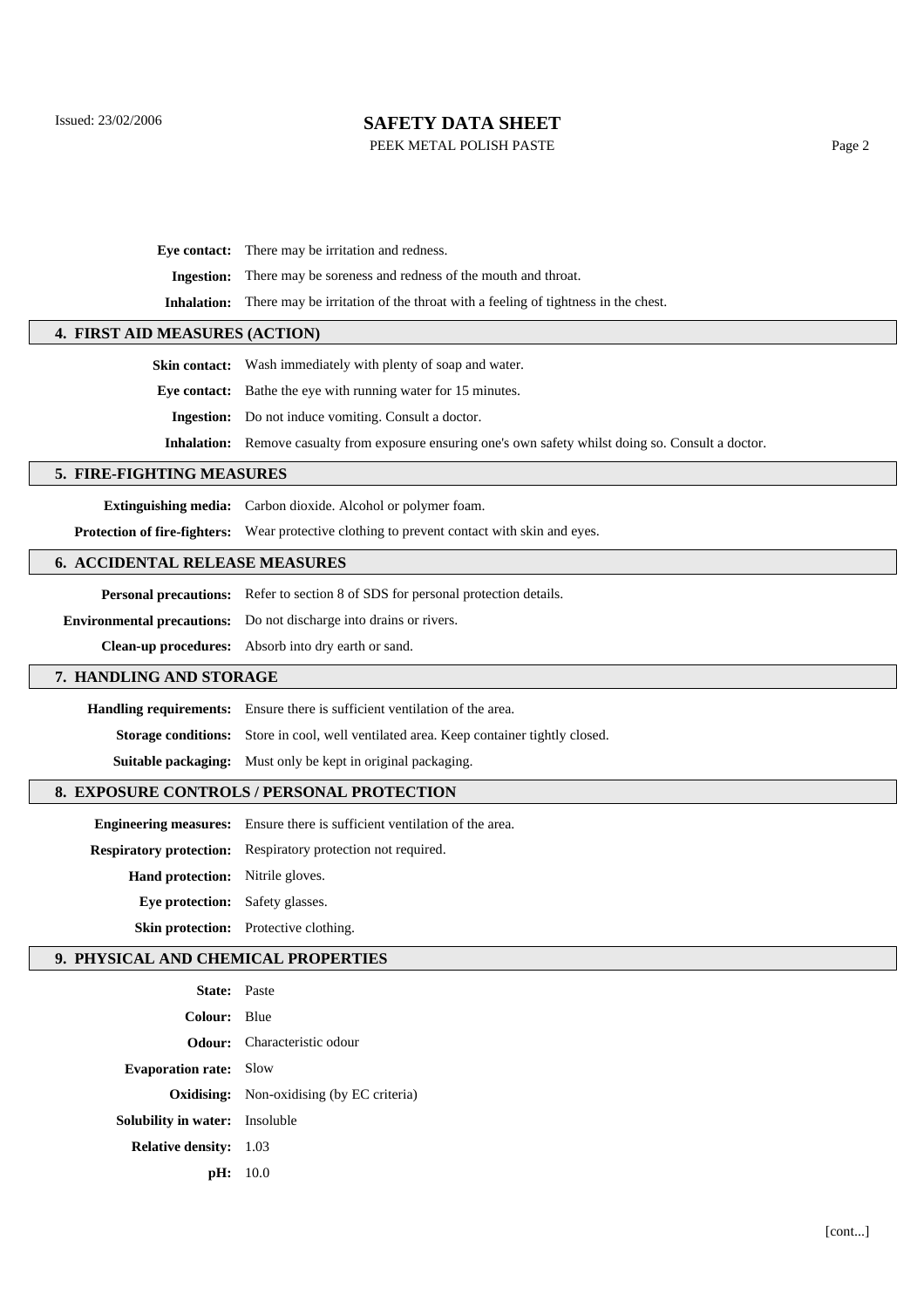PEEK METAL POLISH PASTE Page 3

### **10. STABILITY AND REACTIVITY**

**Stability:** Stable under normal conditions.

**Conditions to avoid:** Heat.

#### **11. TOXICOLOGICAL INFORMATION**

| Hazardous ingredients: AMMONIA SOLUTION100% |
|---------------------------------------------|
| IVN MUS LD50 91 mg/kg                       |
| ORL RAT LD50 350 mg/kg                      |
| SCU MUS LDLO 160 mg/kg                      |
|                                             |

**Routes of exposure:** Refer to section 4 of SDS for routes of exposure and corresponding symptoms.

**12. ECOLOGICAL INFORMATION**

**Mobility:** Non-volatile.

Persistence and degradability: No data available.

**Bioaccumulative potential:** No data available.

**Other adverse effects:** Harmful to aquatic organisms.

#### **13. DISPOSAL CONSIDERATIONS**

**Disposal operations:** D1 Tipping above or underground (e.g. landfill, etc.). **Disposal of packaging:** Dispose of in a regulated landfill site or other method for hazardous or toxic wastes. **NB:** The user's attention is drawn to the possible existence of regional or national regulations regarding disposal.

#### **14. TRANSPORT INFORMATION**

**ADR / RID**

**UN no:** -

**Shipping name:** "NOT SUBJECT TO ADR"

### **IMDG / IMO**

**UN no:** -

# **IATA / ICAO**

**UN no:** -

#### **15. REGULATORY INFORMATION**

**Hazard symbols:** No significant hazard.

**Risk phrases:** R51/53: Toxic to aquatic organisms, may cause long-term adverse effects in the aquatic

environment.

**Safety phrases:** S2: Keep out of the reach of children.

S26: In case of contact with eyes, rinse immediately with plenty of water and seek medical